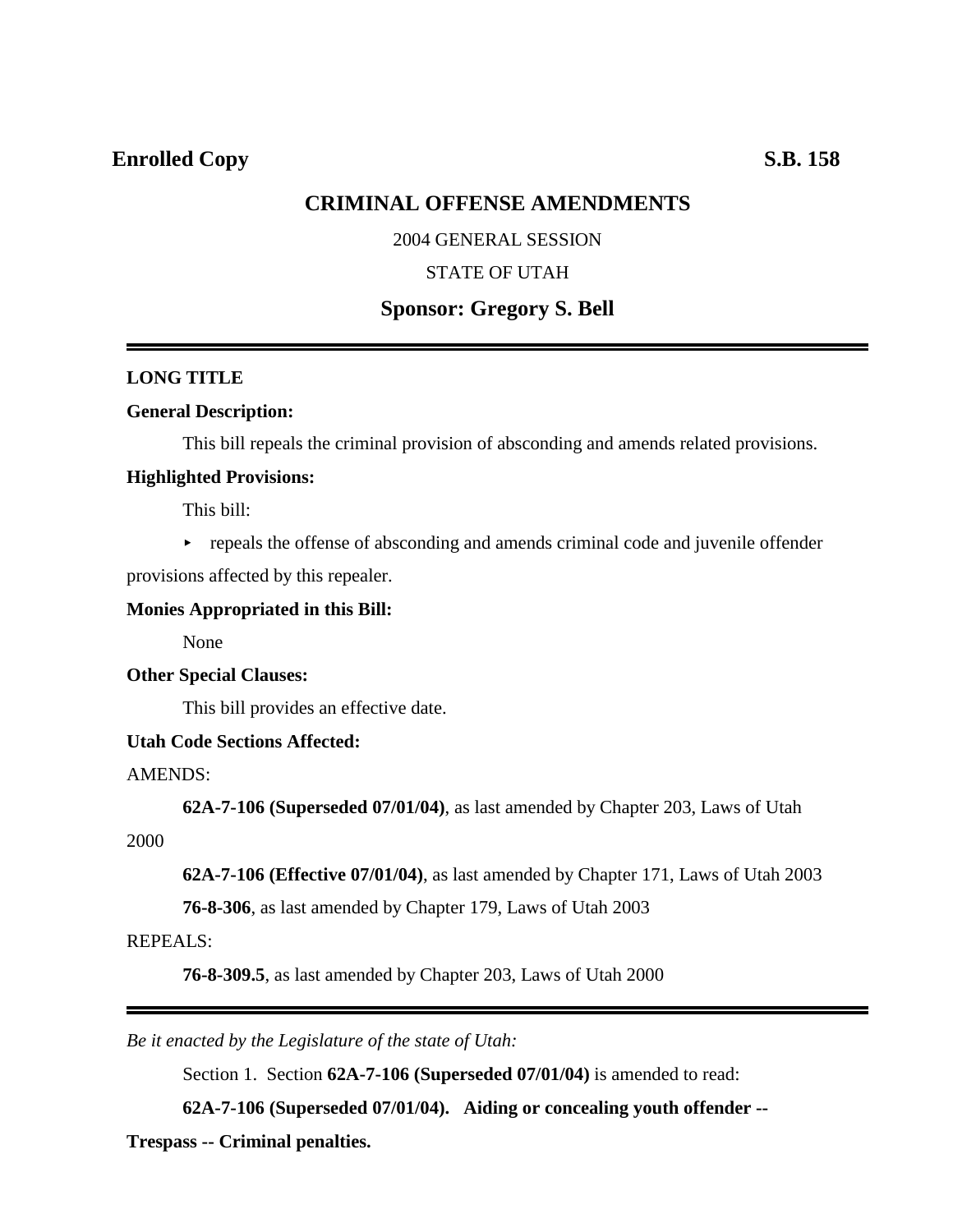# **S.B. 158 Enrolled Copy**

(1) A person who commits any of the following offenses is guilty of a class A misdemeanor:

(a) entering, or attempting to enter, a building or enclosure appropriated to the use of youth offenders, without permission;

(b) entering any premises belonging to a secure facility and committing or attempting to commit a trespass or depredation on those premises; or

(c) willfully annoying or disturbing the peace and quiet of a secure facility or of a youth offender in a secure facility.

(2) A person is guilty of a third degree felony who:

(a) knowingly harbors or conceals a youth offender who has:

(i) escaped from a secure facility; or

(ii) absconded from:

(A) a facility or supervision  $\frac{1}{2}$ , as these offenses are defined in Subsections 76-8-309.5(1) and  $(2)$ ]; or

(B) supervision of the Division of Youth Corrections; or

(b) willfully aided or assisted a youth offender who has been lawfully committed to a secure facility in escaping or attempting to escape from that facility.

(3) As used in this section:

(a) a youth offender absconds from a facility when he:

(i) leaves the facility without permission; or

(ii) fails to return at a prescribed time.

(b) A youth offender absconds from supervision when he:

(i) changes his residence from the residence that he reported as his correct address to another residence, without notifying the Division of Juvenile Justice Services or obtaining permission; or

(ii) for the purpose of avoiding supervision:

(A) hides at a different location from his reported residence; or

(B) leaves his reported residence.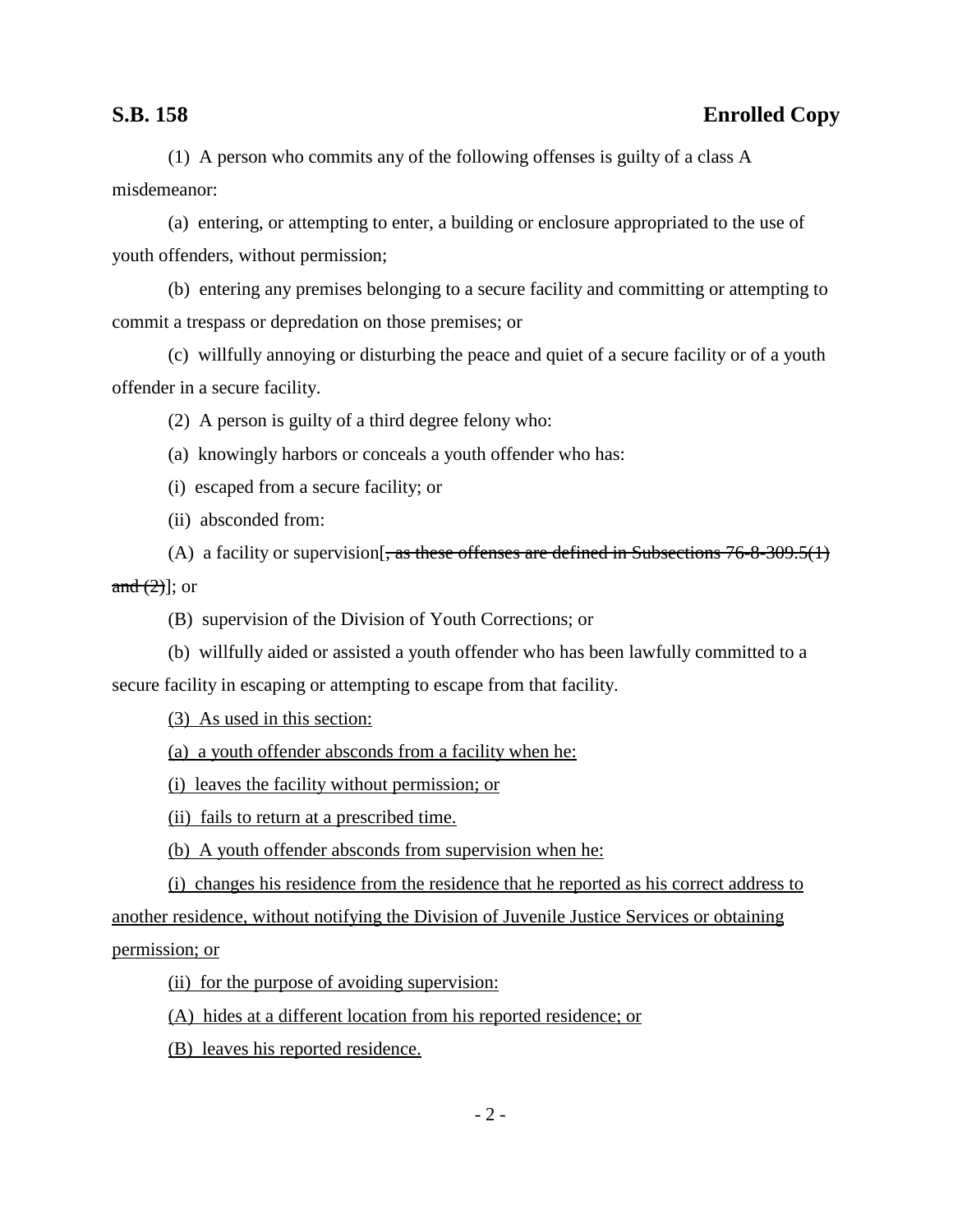## **Enrolled Copy** S.B. 158

Section 2. Section **62A-7-106 (Effective 07/01/04)** is amended to read:

# **62A-7-106 (Effective 07/01/04). Aiding or concealing youth offender -- Trespass -- Criminal penalties.**

(1) A person who commits any of the following offenses is guilty of a class A misdemeanor:

(a) entering, or attempting to enter, a building or enclosure appropriated to the use of youth offenders, without permission;

(b) entering any premises belonging to a secure facility and committing or attempting to commit a trespass or depredation on those premises; or

(c) willfully annoying or disturbing the peace and quiet of a secure facility or of a youth offender in a secure facility.

(2) A person is guilty of a third degree felony who:

(a) knowingly harbors or conceals a youth offender who has:

- (i) escaped from a secure facility; or
- (ii) absconded from:

(A) a facility or supervision  $\frac{1}{x}$ , as these offenses are defined in Subsections 76-8-309.5(1) and  $(2)$ ]; or

(B) supervision of the Division of Juvenile Justice Services; or

(b) willfully aided or assisted a youth offender who has been lawfully committed to a

secure facility in escaping or attempting to escape from that facility.

(3) As used in this section:

(a) a youth offender absconds from a facility when he:

(i) leaves the facility without permission; or

(ii) fails to return at a prescribed time.

(b) A youth offender absconds from supervision when he:

(i) changes his residence from the residence that he reported as his correct address to another residence, without notifying the Division of Juvenile Justice Services or obtaining permission; or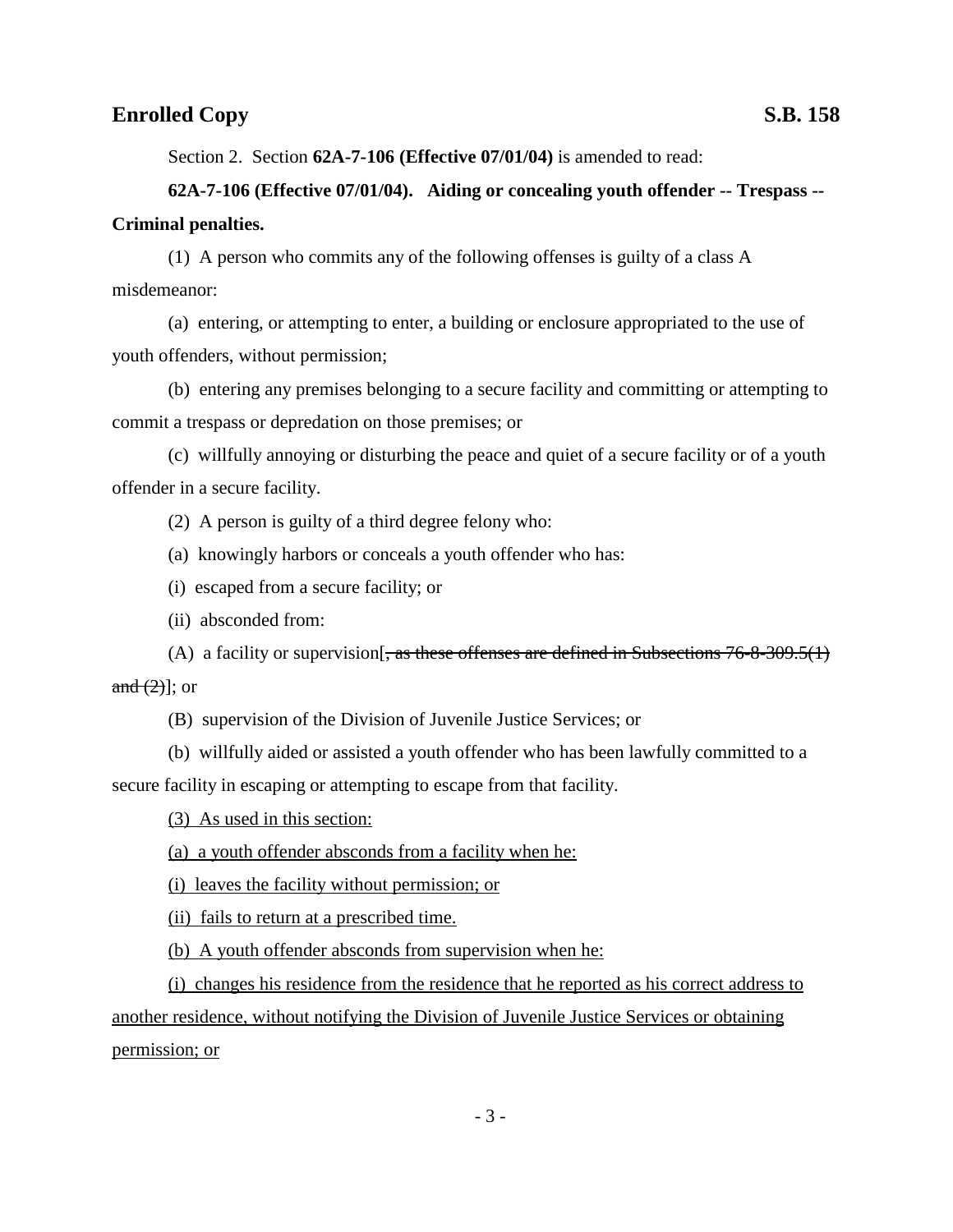# **S.B. 158 Enrolled Copy**

(ii) for the purpose of avoiding supervision:

(A) hides at a different location from his reported residence; or

(B) leaves his reported residence.

Section 3. Section **76-8-306** is amended to read:

## **76-8-306. Obstruction of justice -- Elements -- Penalties -- Exceptions.**

(1) An actor commits obstruction of justice if the actor, with intent to hinder, delay, or prevent the investigation, apprehension, prosecution, conviction, or punishment of any person regarding conduct that constitutes a criminal offense:

(a) provides any person with a weapon;

(b) prevents by force, intimidation, or deception, any person from performing any act that might aid in the discovery, apprehension, prosecution, conviction, or punishment of any person;

(c) alters, destroys, conceals, or removes any item or other thing;

(d) makes, presents, or uses any item or thing known by the actor to be false;

(e) harbors or conceals a person;

(f) provides a person with transportation, disguise, or other means of avoiding discovery or apprehension;

(g) warns any person of impending discovery or apprehension;

(h) conceals information that is not privileged and that concerns the offense, after a judge or magistrate has ordered the actor to provide the information; or

(i) provides false information regarding a suspect, a witness, the conduct constituting an offense, or any other material aspect of the investigation.

(2) (a) As used in this section, "conduct that constitutes a criminal offense" means conduct that would be punishable as a crime and is separate from a violation of this section, and includes:

(i) any violation of a criminal statute or ordinance of this state, its political subdivisions, any other state, or any district, possession, or territory of the United States; and

(ii) conduct committed by a juvenile which would be a crime if committed by an adult.

(b) A violation of a criminal statute that is committed in another state, or any district,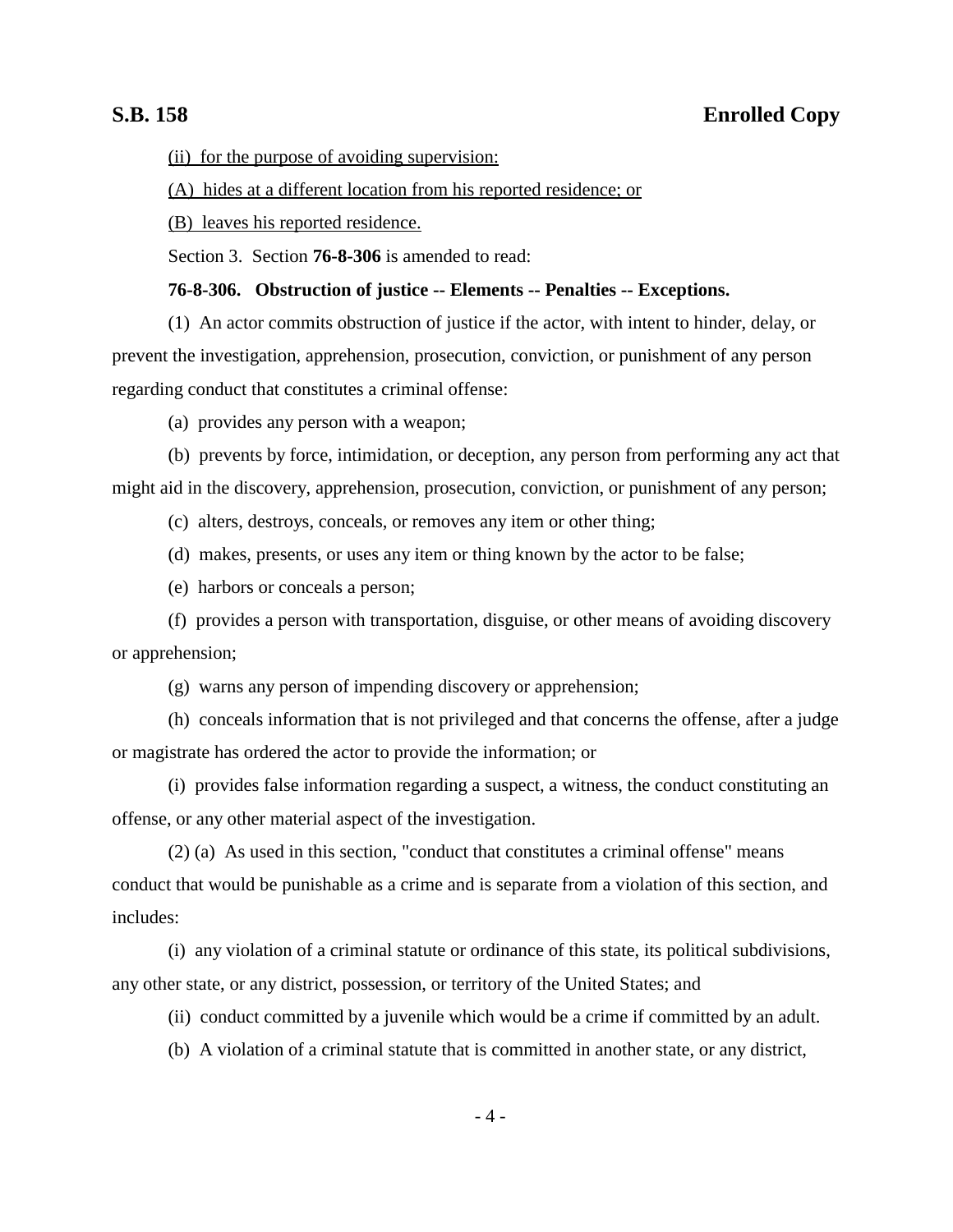# **Enrolled Copy** S.B. 158

possession, or territory of the United States, is a:

(i) capital felony if the penalty provided includes death or life imprisonment without parole;

(ii) a first degree felony if the penalty provided includes life imprisonment with parole or a maximum term of imprisonment exceeding 15 years;

(iii) a second degree felony if the penalty provided exceeds five years;

(iv) a third degree felony if the penalty provided includes imprisonment for any period exceeding one year; and

(v) a misdemeanor if the penalty provided includes imprisonment for any period of one year or less.

(3) The penalties for obstruction of justice are:

(a) a second degree felony if the conduct which constitutes an offense would be a capital felony or first degree felony;

(b) a third degree felony if:

(i) the conduct that constitutes an offense would be a second or third degree felony and the actor violates Subsection  $(1)(b)$ ,  $(c)$ ,  $(d)$ ,  $(e)$ , or  $(f)$ ;

(ii) the conduct that constitutes an offense would be any offense other than a capital or first degree felony and the actor violates Subsection (1)(a); or

(iii) the obstruction of justice is presented or committed before a court of law; or

(c) a class A misdemeanor for any violation of this section that is not enumerated under Subsection  $(3)(a)$  or  $(b)$ .

(4) It is not a defense that the actor was unaware of the level of penalty for the conduct constituting an offense.

(5) Subsection  $(1)(e)$  does not apply to harboring a youth offender, which is governed by Section 62A-7-106.

(6) Subsection  $(1)(b)$  does not apply to:

(a) tampering with a juror, which is governed by Section 76-8-508.5;

(b) influencing, impeding, or retaliating against a judge or member of the Board of